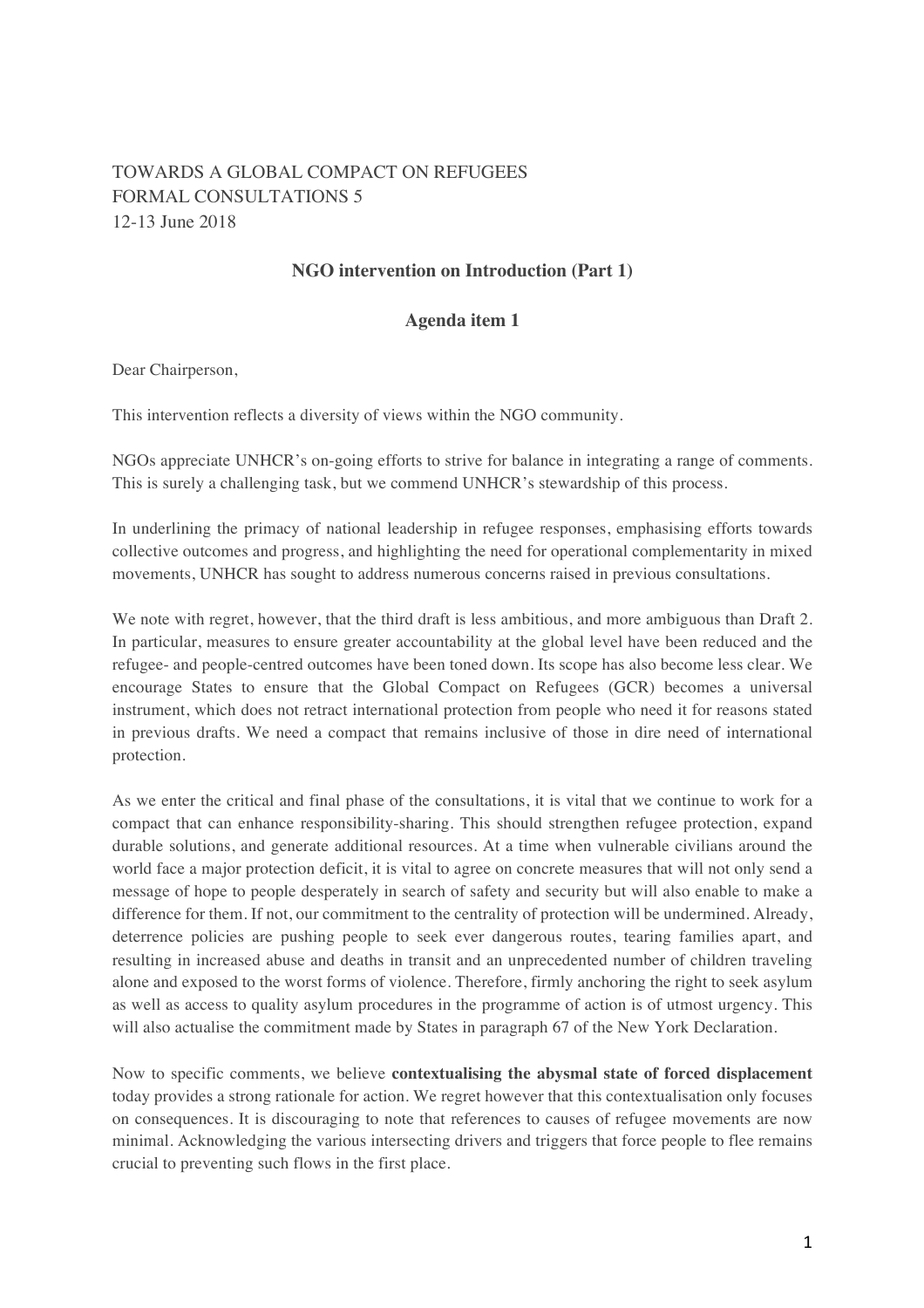We appreciate that **partnerships** are now broader and could, for example, include other actors that have the potential to contribute such as diaspora groups. Furthermore, we welcome that the compact will now invite contributions towards the achievement of **collective outcomes and progress**, attempting to 'square the circle'. These must be defined with multi-stakeholder participation in line with the spirit of the New York Declaration, and must have a strong protection, solutions and people-centred focus. Measuring progress requires establishing clear targets and indicators as a means to share a common understanding of how to contribute to collective outcomes.

The **guiding principles** paragraphs remain the cornerstone of the global compact, providing a strong protective foundation to build comprehensive refugee responses. We appreciate that Draft 3 does not limit application of key human rights conventions to specific articles. We also welcome inclusion of the International Convention on the Elimination of All Forms of Racial Discrimination. However, we continue to note the absence of specific references to the International Covenants on Economic, Social and Cultural Rights, and Civil and Political Rights. People, irrespective of categories, enjoy all human rights, and language underlining this must be included in the compact. Without these fundamental guarantees, the compact's objective to promote refugee self-reliance will remain elusive.

We welcome that the call for countries to accede to international refugee instruments has been maintained. While urging States that have not yet acceded to these instruments to do so, including the 1954 and 1961 Statelessness Conventions, NGOs ask State parties to continue to meet their obligations under these instruments.

We deplore that important indicators of success in achieving the **objectives** – improved responsibility sharing, strengthened national protection systems, enhanced protection and socio-economic conditions for refugees, and reduction in the number of people living in protracted situations – are no longer mentioned in paragraph 7. These indicators must be imperatively reflected in our efforts to define and measure collective outcomes. The removal of references to SDGs in previous drafts, and now further dropping references to indicators of success reflects a gradual weakening of focus on protecting and assisting refugees, and on overall accountability. As a result, the global compact risks losing its fundamental emphasis on responding to peoples' needs.

Under **prevention and addressing root causes**, emerging evidence shows that climate change and environmental degradation provoke competition and conflict over resources, which may eventually force people to flee. Denying this reality would not augur well for addressing the drivers of refugee movements in a holistic manner. Furthermore, laying the responsibility of addressing root causes solely on countries of origin does not take into consideration the various external and internal factors that precipitate refugee flows, which can sometimes be beyond the control of one State. Respecting international humanitarian and human rights law including avoiding the use of heavy weapons in populated areas as well as ensuring accountability for violations and eliminating inequality can also help prevent violence, protect civilians and reduce displacement. In this regard, the Secretary General's various reform initiatives, including the new disarmament agenda, are useful references. The flexibility and swiftness of humanitarian action continues to provide a lifeline to people caught up in conflicts, and this is only possible if it remains independent of political considerations and in line with humanitarian principles of humanity, neutrality, impartiality and independence.

Lastly, we welcome paragraph 12, which refers to mixed flows, and mentions internal displacement. In 2017 alone, over 30 million people were displaced internally, underscoring the urgent need not only to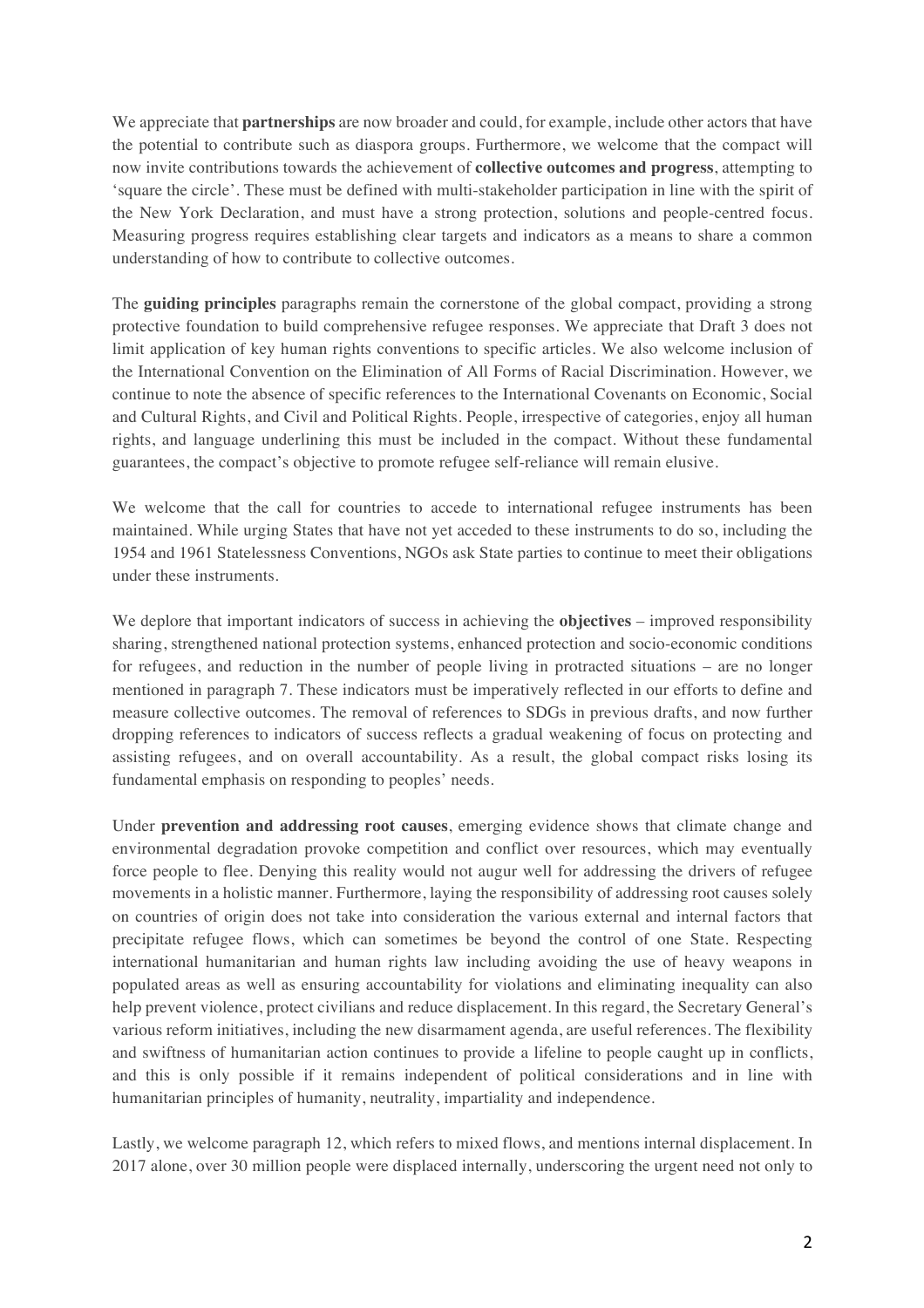address internal displacement, but also to ensure today's IDPs are not tomorrow's refugees. Operational coordination and partnership between UNHCR and IOM in mixed flows should strive to cast a wide protection net to ensure people requiring international protection are not forced to fend for themselves. As such, NGOs encourage extending the CRRF and GCR application in situations of mixed movements. In implementing the CRRF, effective ways of engaging a wide range of actors are still needed. Local actors, refugees, host communities, and sometimes even NGOs, are often excluded from designing and implementing refugee responses.

At the same time, we are concerned that the Global Compact on Migration (GCM) may foreclose avenues for joint partnership on international protection issues that do not squarely fall within UNHCR's mandate. Specifically, during the latest intergovernmental negotiations toward the GCM, significant dispute arose about the inclusion of the principle of non-*refoulement* and communities forced to migrate due to disasters and the impact of climate change, in the GCM text.

Confusion seems to have arisen primarily for two reasons. First, some states incorrectly asserted that under international law, the principle only applied to refugees. Second, some states asserted that regardless, all matters related to international protection, including the situation of those displaced and/or migrating due to disasters and climate change, should be addressed in the Global Compact on Refugees. This perspective does not accurately reflect the New York Declaration, and is not borne out by the most recent GCR Draft, issued on June 4.

Because of last week's developments, civil society organizations are concerned that a gap in protection and humanitarian response is opening up. This would be a devastating result that is largely avoidable. We urge that this be addressed and clarified. There is nothing inconsistent or duplicative about including the principle of non-*refoulement* and considering the protection and humanitarian needs of those displaced by disasters and/or climate change in both compacts. To the contrary, this will bolster the ability of States to both rise up to the challenges presented by mixed movements of people and request international cooperation and support to ensure that those arriving are received and cared for consistent with their rights.

To conclude, we highlight the necessity to lay out a clear vision for the operationalisation of the global compact. NGOs stand ready to support UNHCR, Member States and other stakeholders, not only in implementing comprehensive responses in support of those forcibly displaced, but also contributing to responsibility-sharing and accountability at all levels. The GCR can still redefine refugee response and open up new avenues for much-needed solutions. The challenge now will be to ensure a strong enough agreement and sustain momentum afterwards, and we all have a role to play in this.

<sup>&</sup>lt;sup>1</sup> "No State Party shall expel, return ('refouler') or extradite a person to another State where there are substantial grounds for believing that he would be in danger of being subjected to torture." Convention Against Torture and Other Cruel, Inhuman or Degrading Treatment or Punishment, art. 3, opened for signature Dec. 10, 1984, 1465 U.N.T.S. 85. Non-*refoulement* also finds expression in the Declaration on the Protection of All Persons from Enforced Disappearances, art. 8(1), G.A. Res. 47/133, U.N. GAOR, 47th Sess., Supp. No. 49, at 207, U.N. Doc. A/47/49 (1992), and the Principles on the Effective Prevention and Investigation of Extra-Legal, Arbitrary and Summary Executions, para. 5, E.S.C. Res. 1989/65, Annex, U.N. ESCOR, Supp. No. 1, at 53, U.N. Doc. E/1989189 (1989). Protection against *refoulement* derived from these non-refugee specific standards is not limited to persons at risk on account of one of the five Refugee Convention grounds. Instead, all persons at risk of specific concerns such as torture, extra-legal, execution, or enforced disappearance are entitled to protection against return.